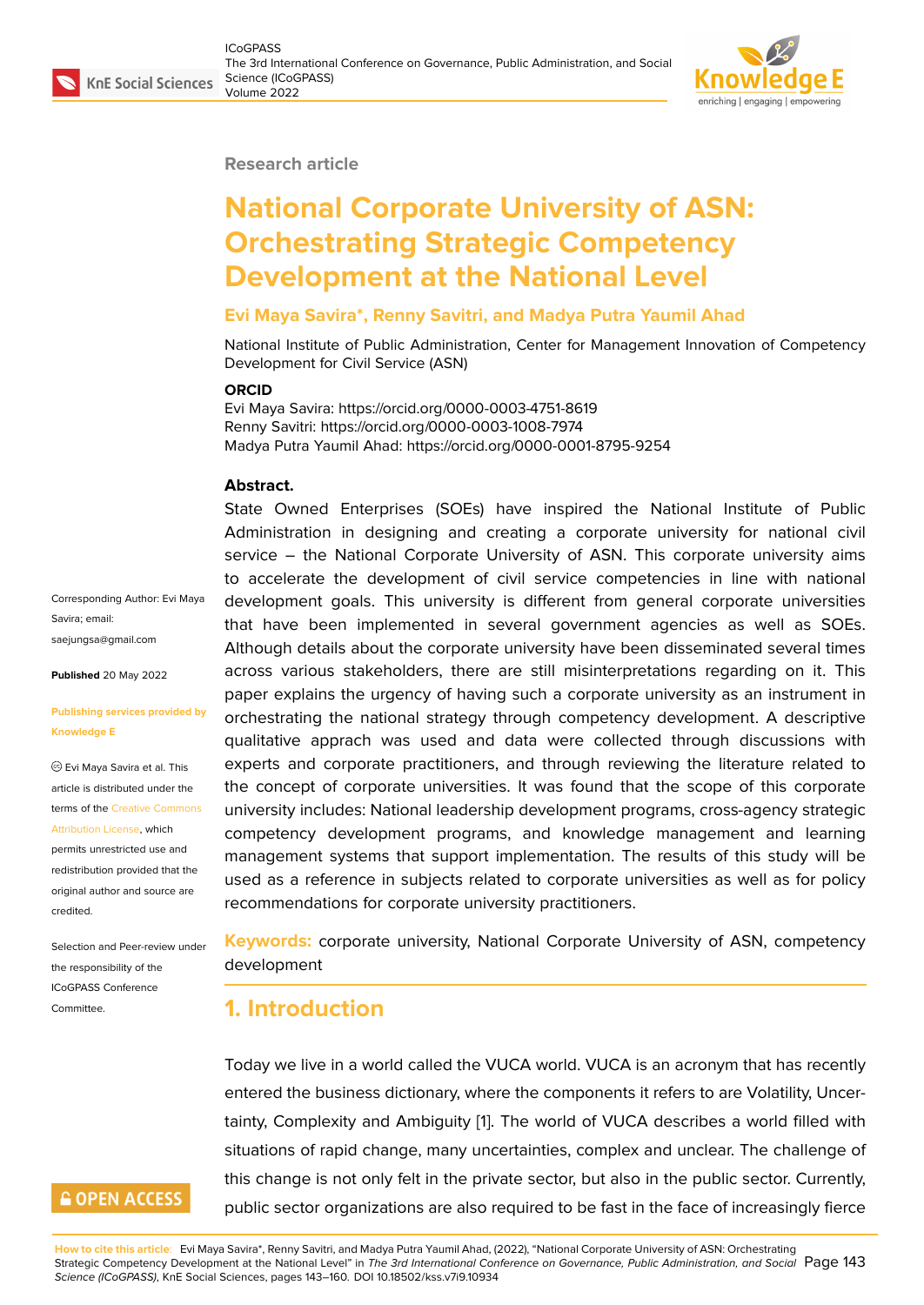world competition. Countries with sluggish public sector organizations will of course not attract many investors so that they will be left behind compared to other countries.

One of the challenges of VUCA that we really feel today is the industrial revolution 4.0 which brought a wave of unavoidable digital disruption. We are all forced to accept and adapt to the development of information technology which will certainly have an impact on various aspects of life including government. Even the era of society 5.0 has begun to be talked about.

Coupled with the arrival of the COVID-19 pandemic that was never imagined before. On the one hand, the COVID-19 pandemic has had a negative impact on various sectors of life such as health, economy, social and so on. But on the other hand, the pandemic has also become a good momentum to transform various business processes in both the public and private sectors. Employees who have always done work in the office, since the pandemic have started to get used to doing their work from home (work from home) and even work from anywhere or work from everywhere. Of course, this adaptation is not easy to do, especially for the public sector, because it requires a set of competencies to understand technology to support their performance even though working from home.

Due to the increasing number of challenges facing the public sector today, it is not surprising that the effectiveness of Indonesian governance is still not optimal. If we look at the data on the government effectiveness index in 2020 [2], puts Indonesia in the  $62<sup>nd</sup>$  rank, far below neighboring countries namely Singapore (1), Brunei (21) and Malaysia (35). This index measures perceptions of the quality of public services, the quality of civil services and their level of independence from political pres[sur](#page-16-1)e, the quality of policy formulation and implementation, and the credibility of the government's commitment to the policy.

To answer these challenges and catch up, the Indonesian bureaucracy must inevitably be agile and innovative. This bureaucracy must have a different DNA than before. This public bureaucracy is a bureaucracy that has new qualifications and capacities, capable of creating patterns of policy formulation, capacity of policy makers, and even new training models that can create agile policy actors. In addition to qualified technical qualifications, the ability to think critically and innovatively in problem-solving efforts that are integrated with social-behavioral skills in the form of the ability to work together and be adaptive to the new environment must be the main capacity for the public bureaucracy in carrying out the Industrial Revolution 4.0 era [3].

From this opinion it can be seen that one of the crucial points needed to realize a new agile and innovative Indonesian bureaucracy is one of them through the development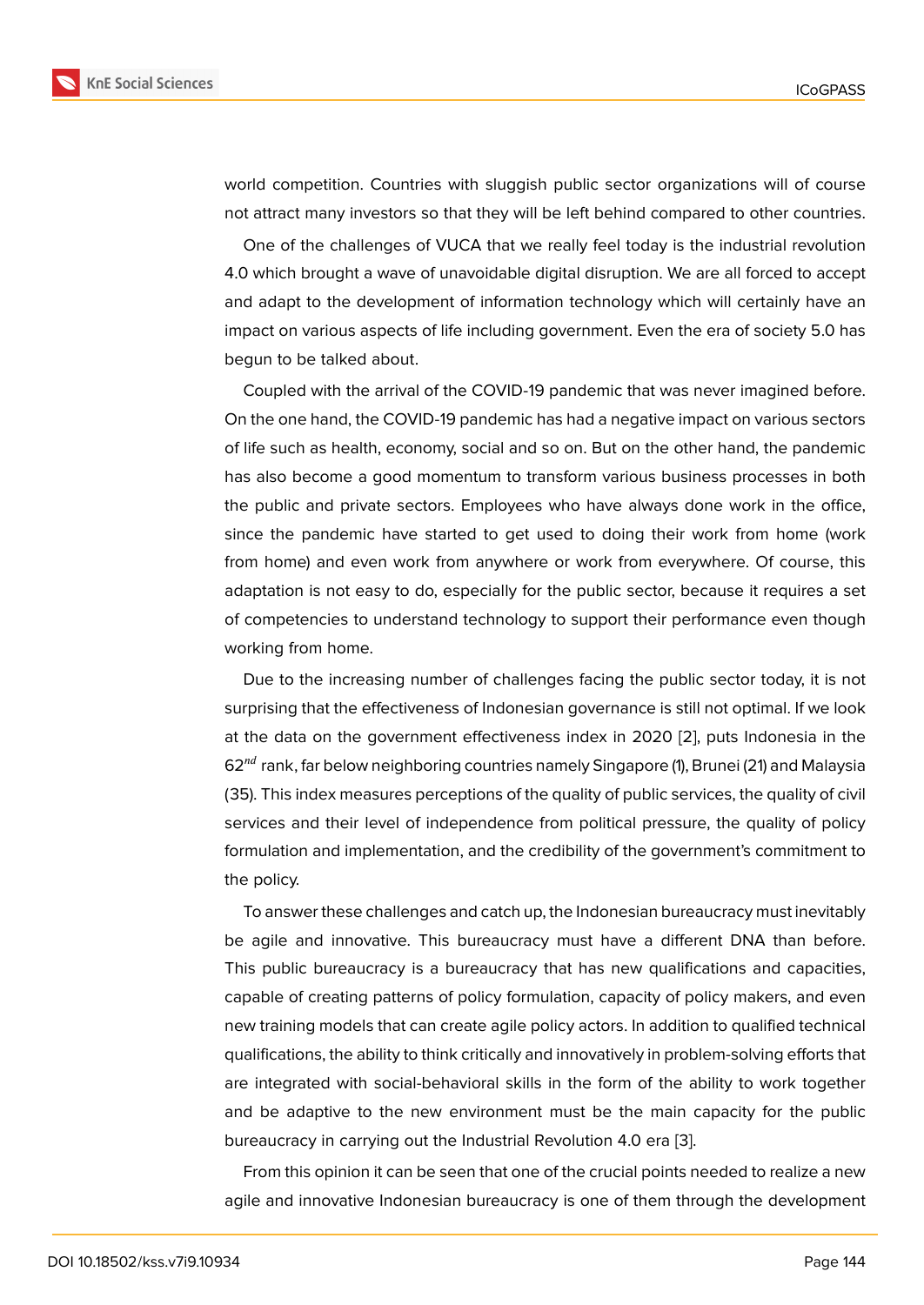of targeted and strategic competencies that are able to equip policy makers and public servants to be able to act quickly, accurately and creatively with continue to pay attention to the applicable policy rules. Through competency development, it is hoped that new actors will emerge who can adapt, think critically, be innovative, and are able to carry out substantive and massive transformations. However, to realize this, of course, it cannot be done with conventional competency development methods. New ways and patterns of competency development are also needed and one way is through corporate universities.

Corporate university is present as a transformation from the conventional pattern of competency development. If the mindset in the previous pattern of competency development was only to improve the competence of individual employees, then the corporate university is here to pursue the alignment of competency development with the strategic goals of the organization. Training & development activities are effectively aligned with the strategic priorities of the company or organization [4]. Alignment between individual improvement and organizational goals is important because, the establishment of a corporate university as an educational entity that becomes a strategic tool, designed to assist its parent organization in achieving its mission, f[or](#page-16-2) example by carrying out activities that encourage increased learning, knowledge or wisdom of individuals and organizations [5].

The definition of Corporate University is indeed different from training institutions or training/learning centers in general because in general, a corporate university refers to a human resource develo[pm](#page-16-3)ent program in an organization that is directed and systematic, and is related to the achievement of the vision and mission and strategy [5]. In Indonesia, the practice of corporate universities was preceded by leading stateowned enterprises and multinational companies in the 2010s. Furthermore, currently it is also widely adopted by government agencies such as the Ministry of Finance, I[nd](#page-16-3)onesia's National Government Internal Auditor or also known as BPKP, Indonesian Agency for Meteorological, Climatological and Geophysics or also known as BMKG, West Java Province, Central Java Province, Yogyakarta City, East Java Province and many others.

This is also done by the National Institute of Public Administration or NIPA as an agency that is mandated as a supervisor for the development of ASN competency in Indonesia. In 2019, NIPA compiled a study on Governance and Instrumentation for the Implementation of Corporate University of ASN. The corporate university referred to in this study is National Corporate University of ASN This is different from a corporate university developed at the agency level. Since NIPA thought responsible for aligning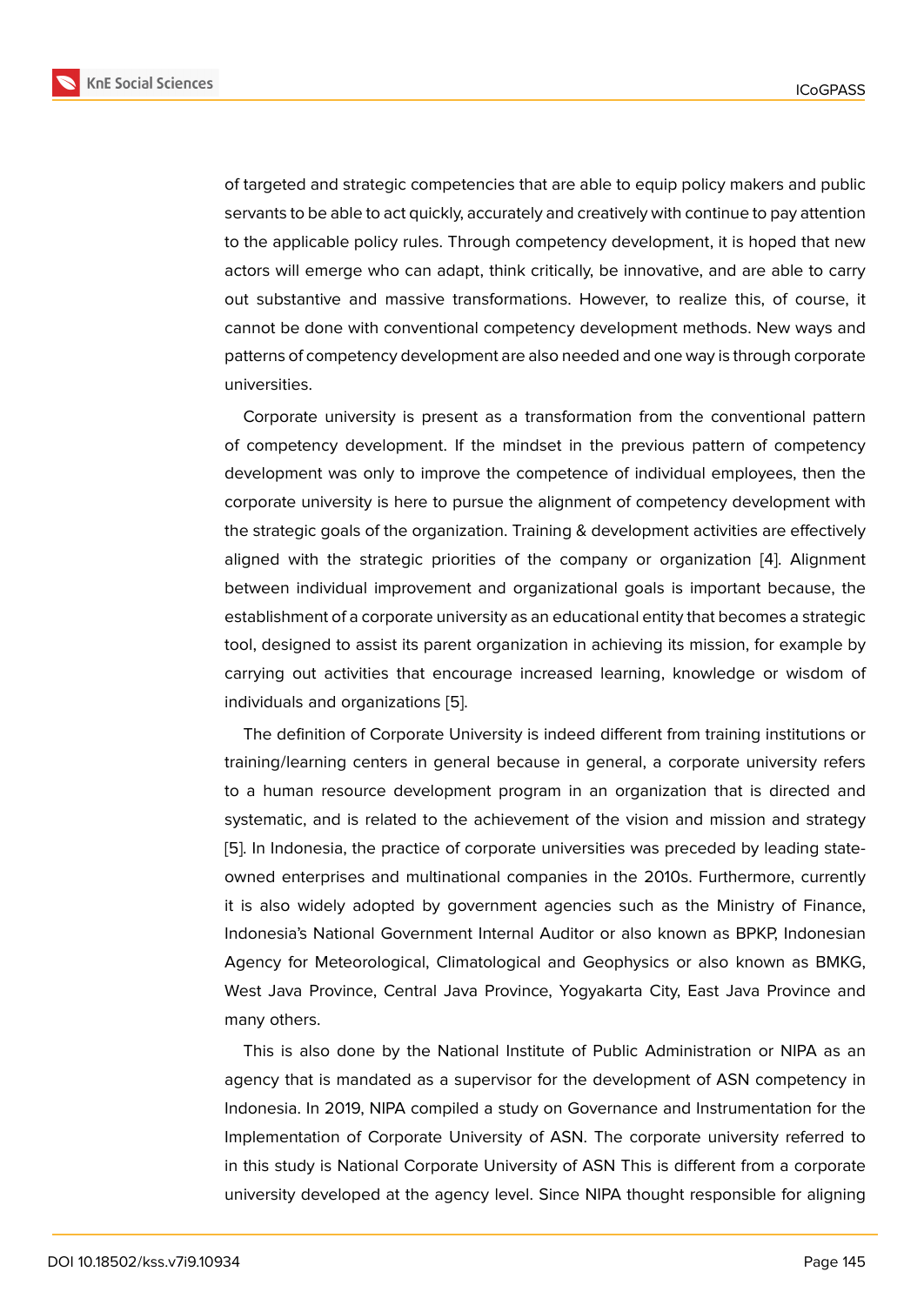competency development with national strategic goals, so that it is necessary to form a National Corporate University of ASN. The main objective of this National Corporate is to solve national problems more quickly, strategically, and integrated by carrying out planned and directed competency development. Every strategic goal in the direction of national development must be supported by qualified ASN capacity. Experts in Ministries/Institutions will be directly involved in determining thematic policy issues that must be resolved by the Government through operational and strategic policy advice as well as various program designs and interactive learning activities and multi-learning methods [6].

The 2019, the Corporate University of ASN study was then followed up in 2021 with the preparation of a policy draft on Corporate University of ASN [7]. However, this year the Corp[ora](#page-16-4)te University of ASN policies that were compiled were developed into 2 levels, namely the National Corporate University of ASN and the Institutional Corporate University of ASN. This is done because as a training agency, [ap](#page-16-5)art from developing a national corporate university, it turns out that NIPA also needs to set standards in building a corporate university in the agency, which is currently being carried out at the Ministry/Institution/Regional level.

Of the two (2) Corporate University of ASN policy drafts that are being prepared by NIPA, it turns out that there are still many parties who do not really understand the context of the National Corporate University of ASN. As for the Institutional Corporate University of ASN, many have understood and looked forward to the policies and technical guidelines. This can be seen in various discussion or socialization activities carried out by NIPA, where what is socialized is the National Corporate University of ASN but the discussion that develops sometimes still leads to the Institutional Corporate University of ASN. This is understandable because there has never been an example of this national-level corporate university model in any country in the world. So far, corporate universities have only been developed at the company or agency level.

Based on this background, this paper will discuss: (1) What is the urgency of establishing a National Corporate University of ASN in developing the competencies of ASN in Indonesia? (2) What are the instruments to orchestrate the development of strategic competencies in the National Corporate University of ASN? (3) What are the challenges and opportunities for implementing the National Corporate University of ASN? The objectives to be achieved through this paper are to explain the urgency of the establishment of the National Corporate University of ASN, explain the instruments for orchestrating the development of strategic competencies in the National Corporate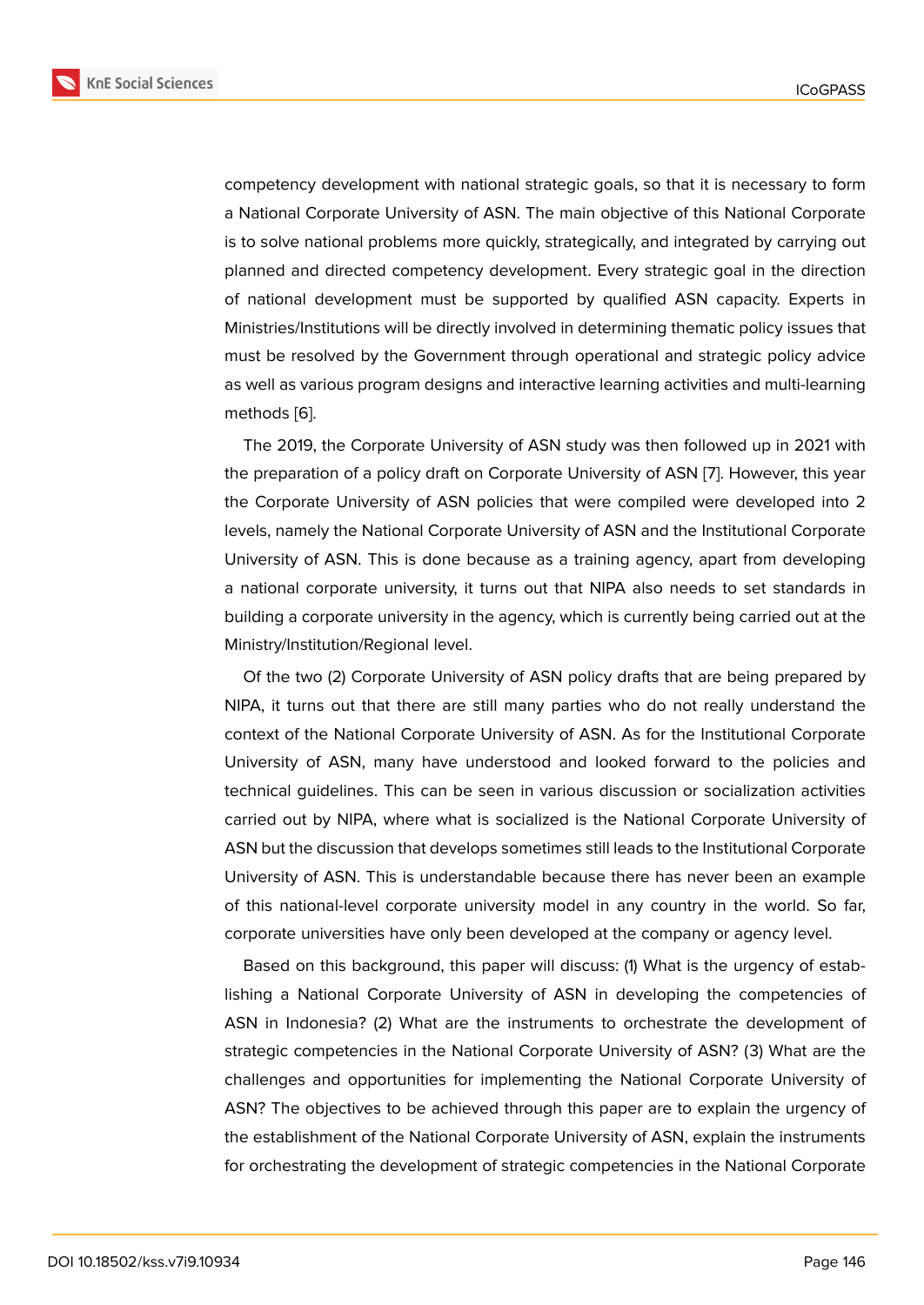University of ASN and explain the challenges and opportunities of implementing the National Corporate University of ASN.

## **2. Method**

This study uses a qualitative approach with a descriptive type of research, namely a study that aims to provide a description, an overview of a certain social phenomenon. So, through this research, an overview/description of the National Corporate University of ASN will be given. Data collection is conducted in several ways. Primary data were obtained through focus group discussions (FGDs) with experts and practitioners at the Indonesian Human Capital Forum, BPPK or the Ministry of Finance Corporate University, Deputy Minister for Human Resources of the Ministry of State Apparatus Empowerment & Bureaucratic Reform, PT. Wahana Tatar Wirakelola, PT. Daya Dimensi Indonesia, World Bank, Prospera and academia. As for secondary data, the authors get through literature studies through books, journals, regulations, news, articles, magazines, websites, and so on.

The data analysis process in this study uses data analysis model from Huberman & Miles [8] (which consists of four stages, namely: (1) data collection (data collecting); (2) data reduction (data reduction); (3) data presentation (data display); (4) drawing conclusion and verification (drawing conclusion and verification).

Furth[erm](#page-16-6)ore, the data from the FGD results were processed by transcribing and then sorting, while for the data from the literature study, the author copied/quoted part of the contents of the document in question, including the complete source. The next stage of this data is presented for analysis and conclusions drawn.

## **3. Results & Discussion**

### **3.1. The Urgency of the Establishment of a National Corporate University of ASN**

The success of implementing a corporate university in developing HR competencies in private companies and state-owned enterprises in Indonesia has indeed inspired many parties to adopt it. For example, Ministries/Institutions/Regional agencies are competing to learn and launch the transformation of their training institutions into Corporate University. Likewise with NIPA, which is trying to transform its training institutions. However, because of the mandate in the ASN Law Number 5 of 2014 [9], as a national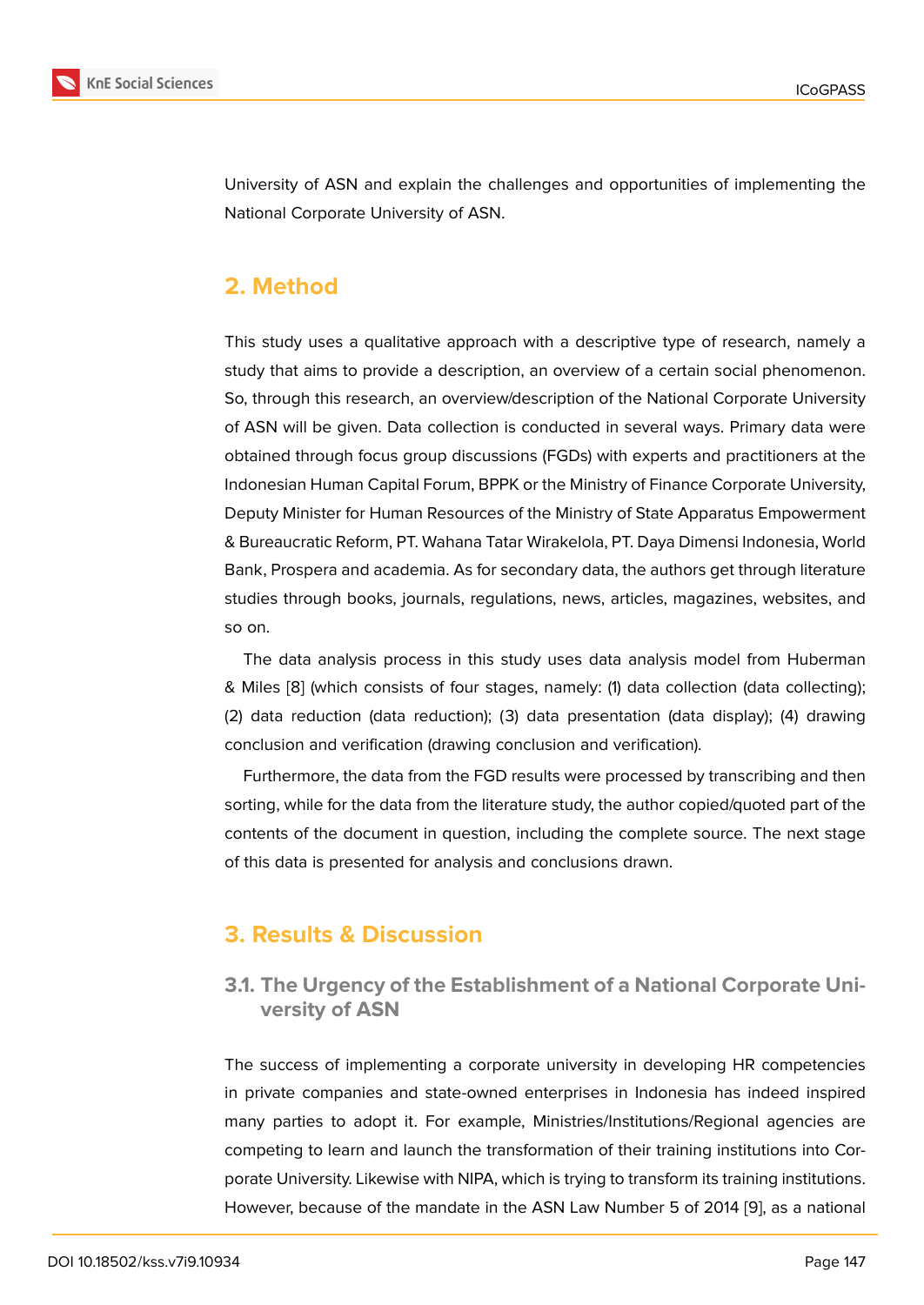education and training agency, the scope of a corporate university that is structured is different from the scope of a corporate university built in Ministries/Institutions/Regions. If Ministries/Institutions/Regions build a corporate university to align employee competency development with the strategic goals of the organization only, then NIPA wants to build a corporate university that aims to harmonize competency development with national strategic goals. So the level of development of a corporate university is different, where the corporate university of the Ministry/Agency/Regional level is institutional, while this time NIPA wants to build a national-level corporate university. In 2021, NIPA is focusing on drafting policies on corporate universities for government agencies called ASN Corporate University. As previously stated, Corporate University ASN consists of 2 levels, namely National Corporate University of ASN and Institutional Corporate University ASN. From several discussions and socialization activities carried out at NIPA, in fact many already understand the functions of the Instutution Corporate University of ASN and indeed many Ministries/Institutions/Regions have been waiting for the policy. However, on the other hand, there are still many parties who do not understand and understand the existence of the National Corporate University of ASN. Many have questioned the urgency and function of this National Corporate University of ASN. This is because this example of the formation of a National Corporate University of ASN has never existed in various countries in the world. So far, corporate universities are only built at the company or agency level. There has never been an example of Corporate University practice applied at the national level. Therefore, in this section it is important for us to discuss the urgency of establishing a National ASN Corporate University. Based on the results of the literature study and discussions that have been carried out, there are at least three (3) urgencies to build a National ASN Corporate University, namely:

### **3.1.1. There is a need for implementing the development of national leadership competencies that are in line with national development priorities**

The implementation of competency development programs in the form of national leadership training (PKN) for high-ranking officials (PPT) Main, PPT Madya and PPT Pratama by NIPA is a mandate from Government Regulation Number 11 of 2017 concerning Civil Servant Management, in article 218 stated that this is done in order to equalize perceptions of the goals and objectives of national development [10].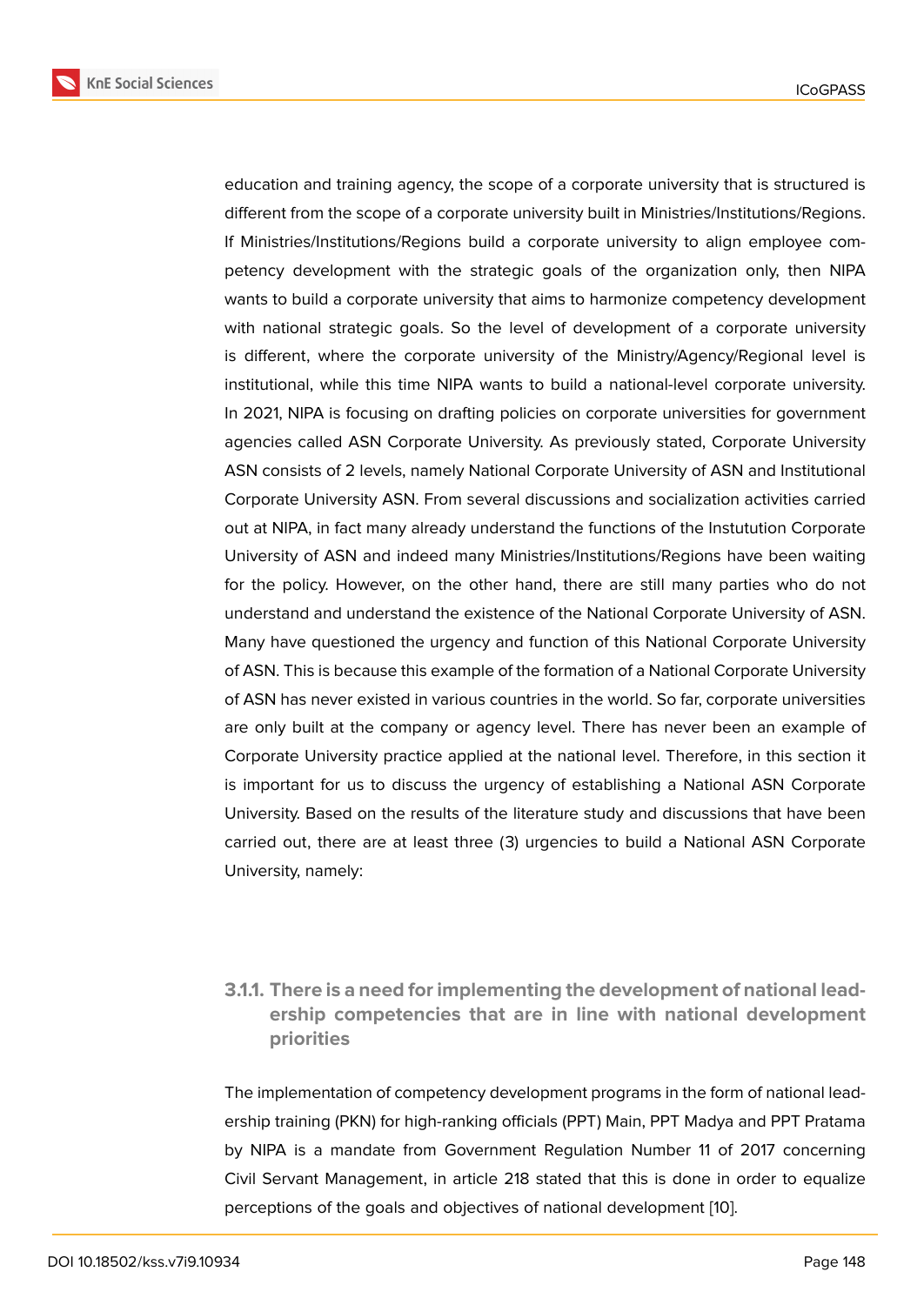To follow up on this matter, NIPA Head Decree No. 44/K.1/PDP.07/2019 concerning Guidelines for the Implementation of Level I National Leadership Training [10] which states that PKN I, which is intended for PPT Madya and PPT Utama, is held thematically. Furthermore, there is NIPA Regulation No. 2 of 2019 concerning Level II National Leadership Training [11] which also states that PKN II which is intended for PP[T P](#page-17-0)ratama can be done thematically and non-thematically. The implementation of PKN based on these themes is expected to equalize the perceptions of participants in achieving national developme[nt](#page-17-1) goals and objectives.

Implementation of PKN I and PKN II is actually a routine activity that has become a mandatory NIPA task from year to year. The mechanism for determining the theme for PKN II is determined by an accredited training institution that organizes it with the approval of the Head of NIPA. While the determination of the theme of PKN I has not been regulated in the regulations governing PKN I. However, based on discussions with the organizers of PKN I, so far the determination of the theme for PKN I was chosen based on the agreement between the PPT Madya NIPA and the Head of NIPA. So the determination of the theme of PKN I is still being carried out internally at NIPA as a training institution as well as PKN I organizers. Of course this will be less comprehensive because of the limited knowledge of PPT Main and PPT Madya NIPA related to the goals and targets of national development as a whole.

Therefore, this is where the need for the presence of the National Corporate University of ASN which will involve related elements to be able to provide input so that the theme of organizing PKN can be in line with the goals and targets of national development priorities. For example, through the Ministry of National Development Planning/Bappenas, which can provide views on the goals and targets of national development priorities, or related Ministries/Agencies that can convey the need for competency development or shared perceptions needed to achieve the goals and targets of national development priorities.

### **3.1.2. There is a Need for Implementation of Cross-Agency Technical Competency Development**

As previously stated, corporate universities are built to align employee competency development with the organization's strategic goals. Of course, this will require a crossfunctional competency development program. Every function in the organization cannot run alone to be able to realize the vision and mission of the organization.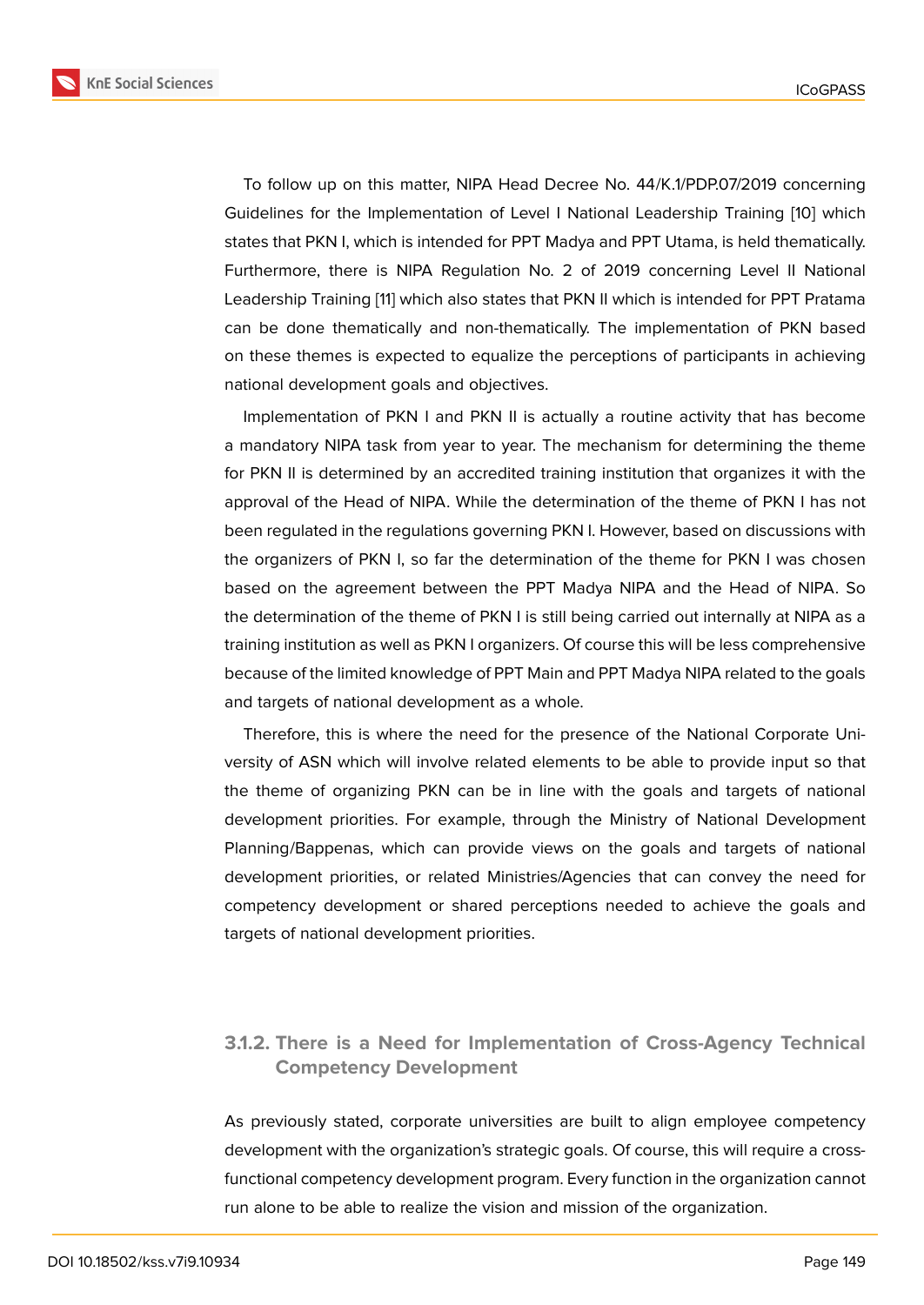

If we draw this context to the national level, there will also be a need for crossagency competency development programs. Every Ministry/Institution/Region needs to be actively involved in this integrated forum, both to develop competence and to negotiate and negotiate in solving a national problem. But unfortunately so far the development of technical competence in each Ministry/Institution/Region is still running independently.

Ministries/Institutions/Regions that have not been transformed into corporate universities only carry out their routine activities in developing technical competencies without linking them to the strategic objectives of the parent organization. On the other hand, Ministries/Institutions/Regions that have implemented corporate universities for their internal organizations will only harmonize the development of technical competence of their employees with the strategic objectives of their organization, regardless of their relationship with other Ministries/Institutions/Regions.

So the alignment of technical competency development with the highest strategic objectives has only reached the level of organizational strategic objectives, namely the level of Ministry/Institution/Regional agencies. Meanwhile, there are no actors who ensure the alignment between the development of technical competence and national strategic objectives. So the implementation of cross-institutional technical competency development also requires separate management. This is where the role of the National Corporate University of ASN is again needed as a forum that connects related agencies in achieving a strategic issue of a national nature. Important elements from each of these related agencies need to be gathered in a cross-agency technical competency development program to support and solve cross-sectoral problems.

### **3.1.3. There is a need to consolidate the National Level Digital Learning Platform (Learning Management System (LMS) and Knowledge Management System (KMS))**

In today's digital world, the existence of LMS and KMS in a corporate university has certainly become a must. Without this digital learning platform, the learning process during the COVID-19 pandemic will be greatly disrupted. However, thanks to the help of technology, it turns out that now the learning process, both in the government and in the private sector and in the community, can continue to work as it should. Although it is undeniable that there are still many obstacles in the application of digital learning, the existence of LMS and KMS has greatly helped the implementation of learning programs, especially in the government sector.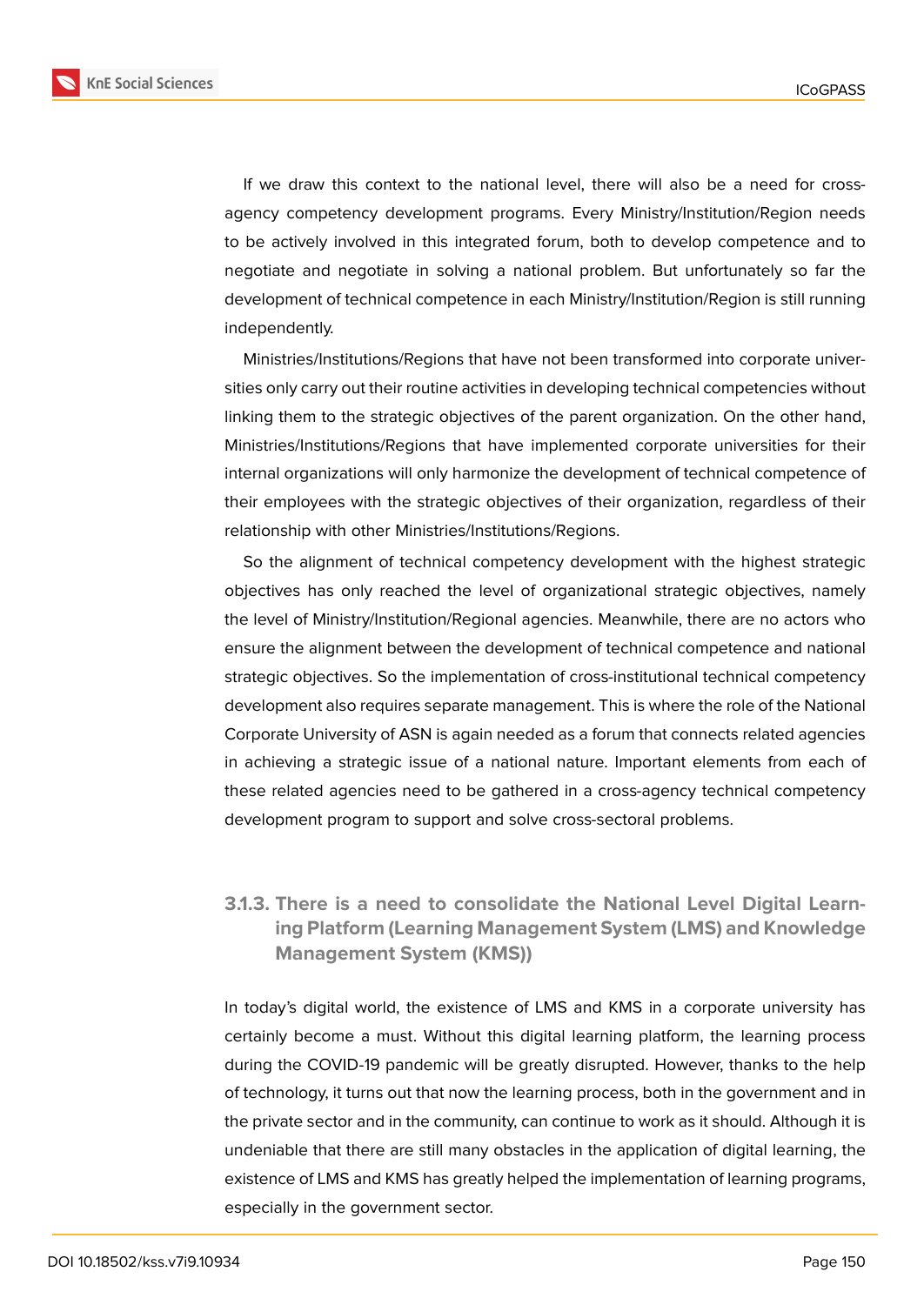The implementation of competency development and corporate universities at the agency level has been widely supported by the use of digital learning platforms in the form of LMS and KMS. Each Ministry/Institution/Region has developed its own digital learning platform. However, the conditions vary, there are agencies that have a very well-established platform, some are still in the development stage, and some do not yet have one. In terms of numbers, they also vary, there are agencies that have a solely centralized digital learning platform but there are also agencies that have many digital learning platforms spread across several work units or in the worst case there is a digital learning platform that is specifically made for only single type of training, so the number of digital learning platforms will increase.

Seeing these conditions, it can be said that the development of digital learning platforms in government agencies has not been efficient and is still fragmented. Each agency only focuses on the needs of platform development in their respective agencies. Meanwhile, the need for the provision and integration of digital learning platforms at the national level has not been considered. Walton, J. [13] argue that the functions of knowledge management are not separated, independent or self-contained, but are interrelated. In terms of organizational knowledge creation, the existing studies demonstrated that the movement of knowledge from indi[vidu](#page-17-2)al level to the group level or organizational level, and the interaction of explicit knowledge and tacit knowledge may generate new knowledge [14].

So here the role of the National Corporate University of ASN is also very much needed, namely to consolidate and integrate the digital learning platforms that exist in each Ministry/Institution/Region [in](#page-17-3)to a single integrated LMS and KMS. This will make it easier for ASN throughout Indonesia to participate in various competency development programs from anywhere, anytime, and in any method. In addition, this consolidation and integration will also bring up various new knowledge ideas that all ASNs need to have in the future.

Seeing the three urgencies, it can be concluded that the formation of the National Corporate University of ASN is very important. Without the National Corporate University of ASN, Ministries/Institutions/Regions will focus on implementing competency development in their respective internals, without paying attention to linkages and alignment with related Ministries/Institutions/Regions and national development priority goals. The presence of the National Corporate University of ASN is needed as an instrument to support the achievement of national development priority goals by orchestrating the development of strategic competencies at the national level.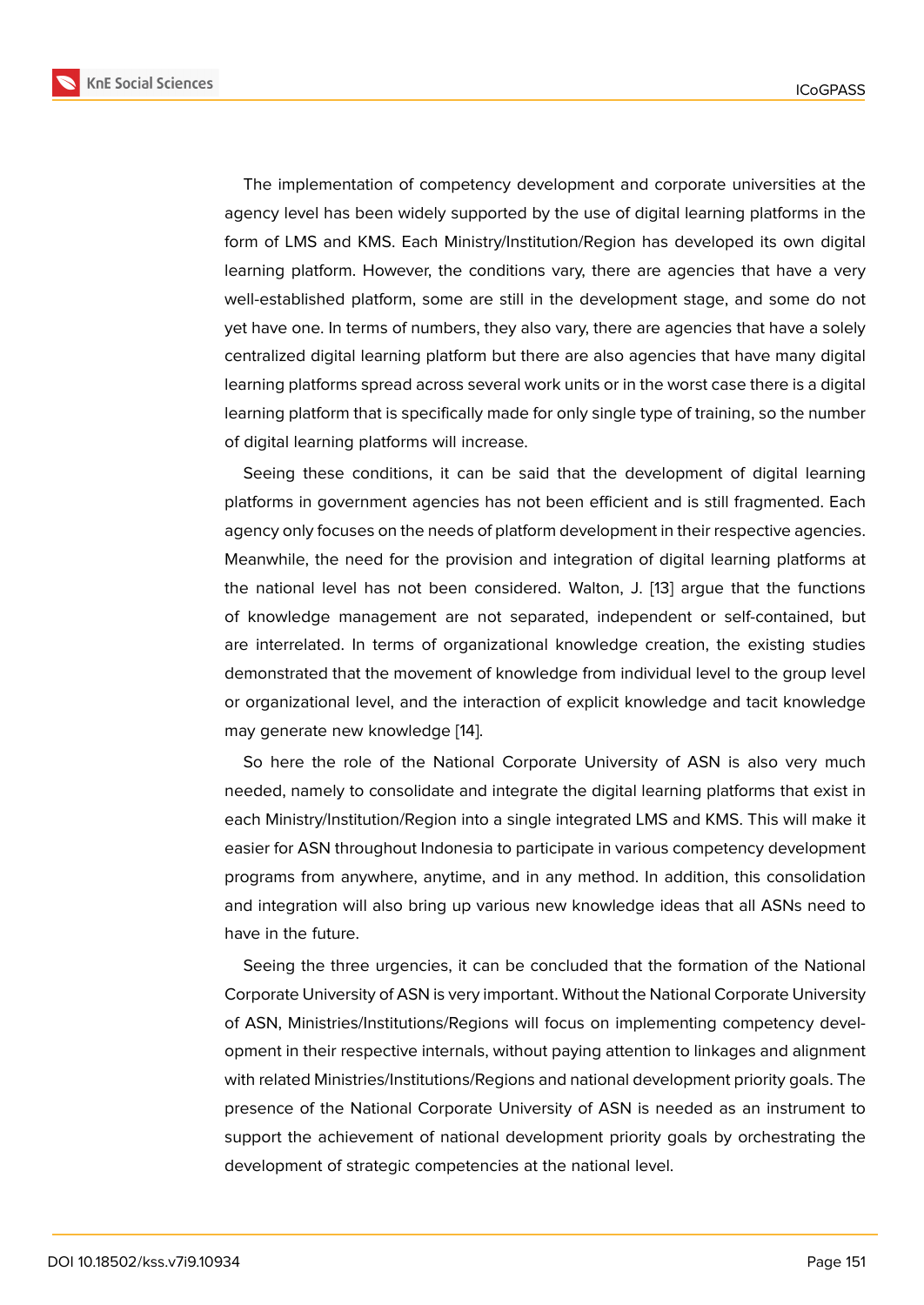

### **3.2. Instruments for Orchestrating Strategic Competency Development in National ASN Corporate University**

Based on the description of the urgency that has been described previously, several instruments are needed to orchestrate the development of strategic competencies in the National Corporate University of ASN, namely:

### **3.2.1. Special National Leadership Training Program**

This training program aims to accelerate the development of leadership competencies in translating national development priorities through Level I National Leadership Training (PKN I), Special Level II National Leadership Training (PKN II), National Executive Programs (PEN) which are only held at the National Corporate University of ASN . As previously explained, so far the implementation of PKN I is thematic and PKN II is thematic and non-thematic. The basis for determining the theme in the leadership training program at the National Corporate University of ASN must refer to the priority targets of national development. So that the implementation of PKN I, PKN II and PEN at the National Corporate University of ASN will all be held thematically based on the priority targets of national development. The implementation of PKN I, which has been carried out by NIPA so far, will be directed to themes that support the achievement of national development priorities based on input from several elements who are members of the structure of the National Corporate University of ASN's steering team. For PKN II, two paths will be made, namely thematic and non-thematic. Because the implementation of PKN II can also be carried out by accredited Ministries/Agencies/Regions training institutions, then specifically for PKN II in the National Corpu of ASN it will be carried out thematically referring to the priority targets of national development. Meanwhile, the implementation of PKN II in accredited Ministries/Agencies/Regions training institutions may be carried out non-thematically or thematically referring to the priority goals of the organization. PKN I and PKN II in the National Corporate University of ASN are expected not only as training on job requirements to fill competency standards in those positions, but also as glue and unifying the nation as well as building collaboration between top bureaucratic leaders and policy makers. Furthermore, for PEN, this is a form of national policy dialogue forum that aims to equalize perceptions of the national development priority agenda. Participants in this PEN can come from elements of ministers/heads of institutions, JPT Madya, members of the legislature, directors of SOEs, directors of private companies, etc. From this short dialogue, it is hoped that a recommendation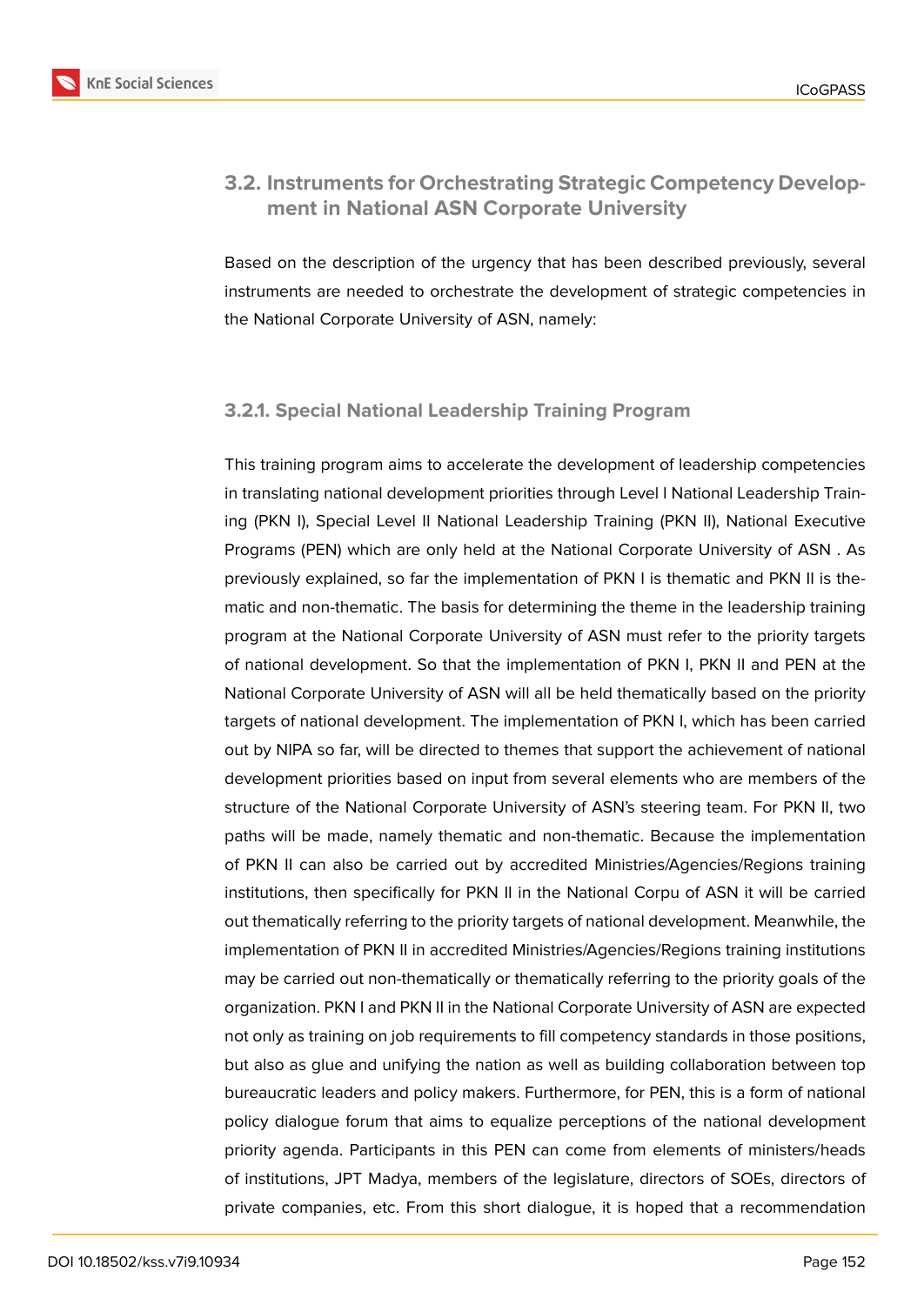or a policy action plan will emerge to accelerate the achievement of priority national development targets.

### **3.2.2. Development of Cross-Agency Strategic Technical Competence or BSLI**

This BSLI is different from the development of technical competencies related to certain functional positions or the development of competencies related to the core competencies of a government organization. BSLI is a competency development which is carried out in collaboration with various government agencies and even involves experts outside government agencies. In addition, BSLI is designed as an integrated competency fulfillment program in the form of problem solving based on the need for handling certain strategic issues. So that the purpose of implementing the BSLI is to increase the technical competence of ASN so that it can solve problems for handling certain strategic issues. BSLI participants are certain functional officials or middle management related to the technical implementation of a policy.

In terms of organizers, agencies in the BSLI program are certain Ministries/ Institutions/Regions that have the center of excellence (CoE) required by ASN. These advantages are owned either independently or jointly (collaborating and integrated) with other Ministries/Institutions/Regions. If the required competency requirements are not found in government agencies, BSLI can invite or involve experts or experts who are outside government agencies.

#### **3.2.3. Integrated Learning Management System (LMS) and Knowledge Management System (KMS)**

To facilitate access for all ASN in Indonesia to participate in competency development and also support the implementation of the BSLI, it is necessary to have a support system in the form of an integrated learning management system (LMS) and knowledge management system (KMS). A Learning Management System is a web-based software application that is designed to handle learning content, student interaction, assessment tools and reports of learning progress and student activities [15] KM can be defined as any process of creating, acquiring, capturing, sharing and using knowledge, wherever exists, to improve learning and performance in organizations [16]. Both of these systems will greatly assist organizers, teachers, and participants in cr[eati](#page-17-4)ng, managing, conveying, storing and also using various knowledge data. The LMS and KMS platforms that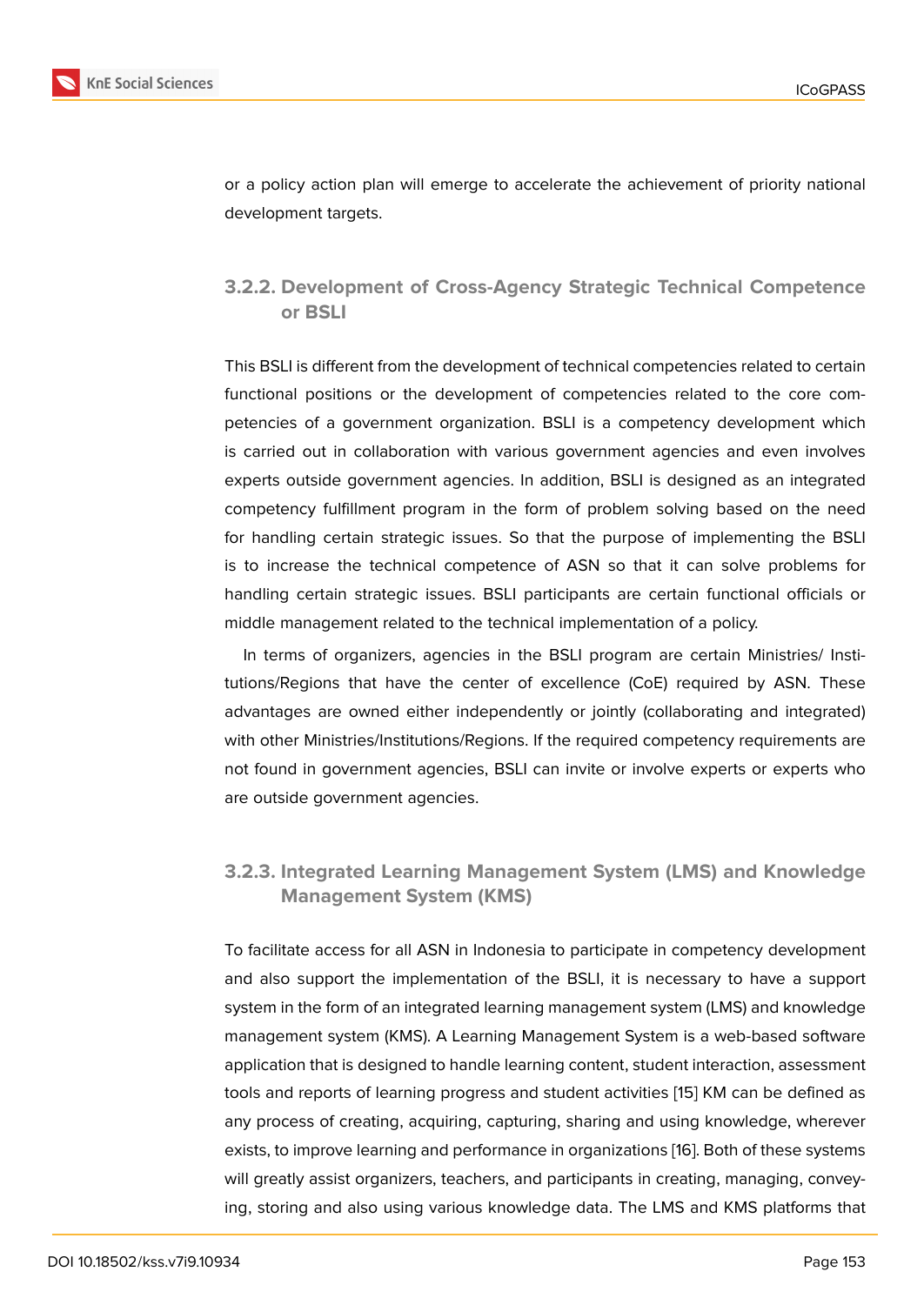

are planned to be developed for the National Corporate University of ASN are ASN Unggul platforms. The ASN Unggul platform was developed to consolidate and integrate various LMS and KMS platforms that exist in Ministries/Agencies/Regions. To facilitate this consolidation, ASN Unggul will be developed into a marketplace model with a multi-tenancy architecture. So the point here is that ASN Unggul can be analogized as a marketplace where there are various tenants filled by various LMS/KMS platforms from various Ministries/Agencies/Regions. The term "market place" here is not interpreted as something commercial, but only to adopt the principle of easy, flexible, open and secure service. So it is these principles that are intended to be applied in the development of Superior ASN as an integrated LMS and KMS in the National Corporate University of ASN. Managers of the LMS/KMS platform at Ministries/Agencies/Regions also don't have to worry about losing control of the platform they have built so far, because ASN Unggul will not take over and will not claim ownership of the Ministries/Agencies/Regions LMS/KMS platform but only limited to consolidating in a cloud system. That way, all ASN throughout Indonesia will have broad access to develop their competence through only one door, namely ASN Unggul. In addition, with the ASN Unggul which has been integrated, the resolution of national strategic issues that are cross-institutional will be easier to facilitate.

These three instruments will orchestrate the development of national-level strategic competencies that are embodied in the National Corporate University of ASN. Before there was a National Corporate University of ASN, all themes of competency development worked independently without any conductor, so it was not clear which outcomes would contribute to development priorities, which, with these three instruments, it is hoped that the outcomes of developing these competencies will show a common thread that will contribute on what and how troubleshooting.

In addition, within the National Corporate University of ASN, corporate universities spread across government agencies are also orchestrated through COEs that are connected to each other through KMS and LMS as well as experts who will act as resource persons in PKN I, PKN II, and BSLI. Based on the section on urgency and instruments in the National Corporate University of ASN above, it can be concluded that the boundaries of the corporate university embarkation line between the agency and the national corporate university are located at:

1. The aim is to accelerate the achievement of national development priorities through the development of strategic competencies at the national level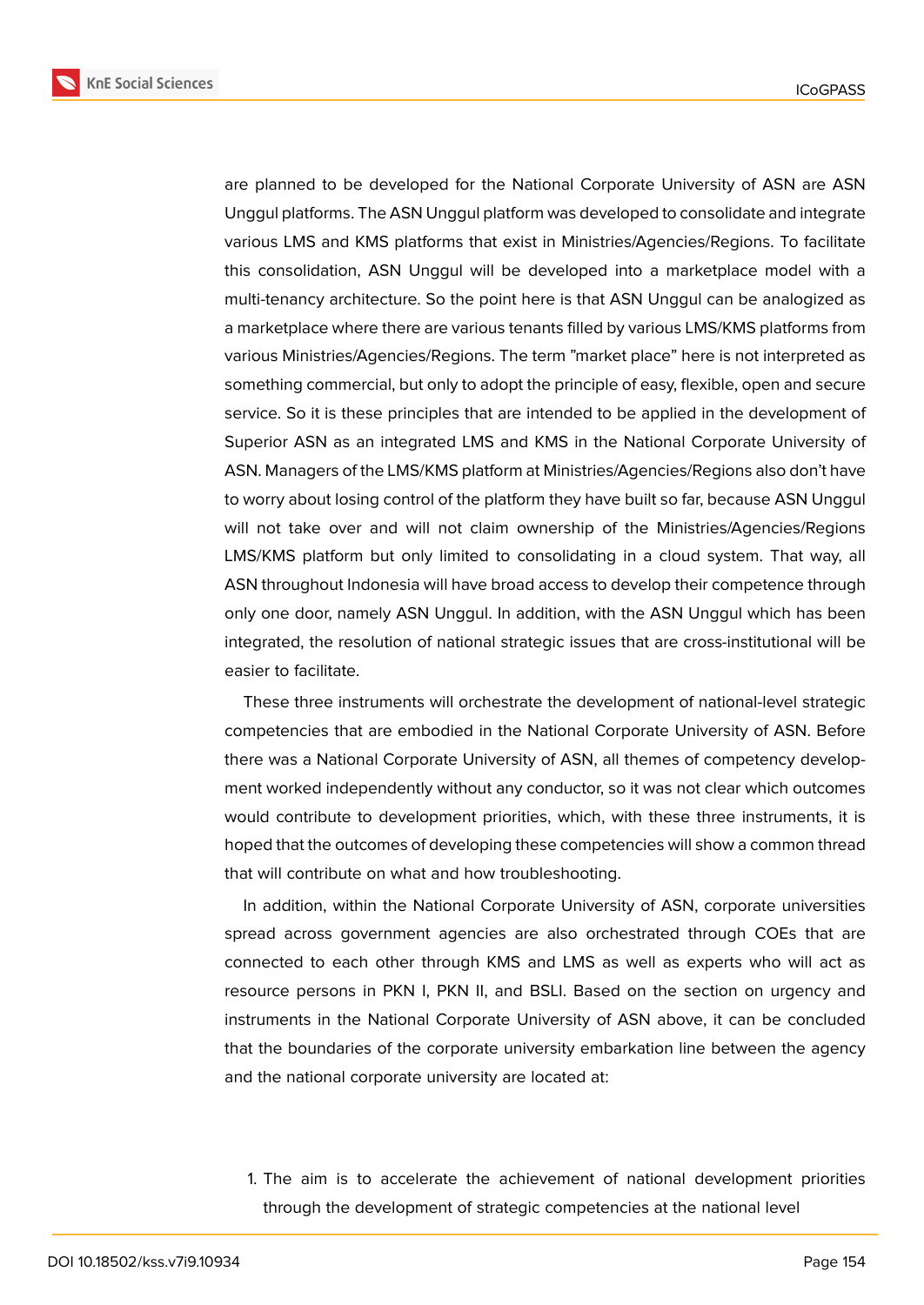

- 2. The target group which is the top management in the bureaucracy for PKN I and PKN II participants as well as certain functional officials and middle managers of the bureaucracy for BSLI and national figures for the PEN target group;
- 3. Types of training where the training theme contributes directly to national development priorities
- 4. Supporting system that is integrated in the knowledge management system and learning management system used by all COEs spread across Ministries/Institutions/Regior
- **3.3. Challenges and Opportunities Faced by NIPA in the Implementation of National ASN Corporate University**

To implement the National Corporate University of ASN, of course, NIPA as the initiator faces various challenges and opportunities.

#### **3.3.1. Challenges**

NIPA's challenges in implementing the National Corporate University of ASN include:

### 1. **Ensure the governance structure of the National Corporate University of ASN which is a shadow structure.**

The implementation of Corporate University of ASNat the national level is a challenge in itself, because none of the Corporate University of ASNpractices have reached the national level. The implementation of Corporate University of ASNso far has only been at the organizational level so that the implementing organizational arrangements are still within the internal organization of an organization. As a national design, its institutional arrangements certainly require synergy and collaboration between various Ministries/Agencies and Regions so that the regulations governing the National Corporate University of ASN institutions that are shadow structures can be implemented properly. In addition, support from the highest leadership, namely the President, is needed because in essence the implementation of the National Corporate University of ASN is a form of accelerating competency development to support the implementation of national development goals.

1. **Building a cross-agency strategic competency development model and integrating the LMS/KMS platform into the multi-tenancy ASN Unggul platform**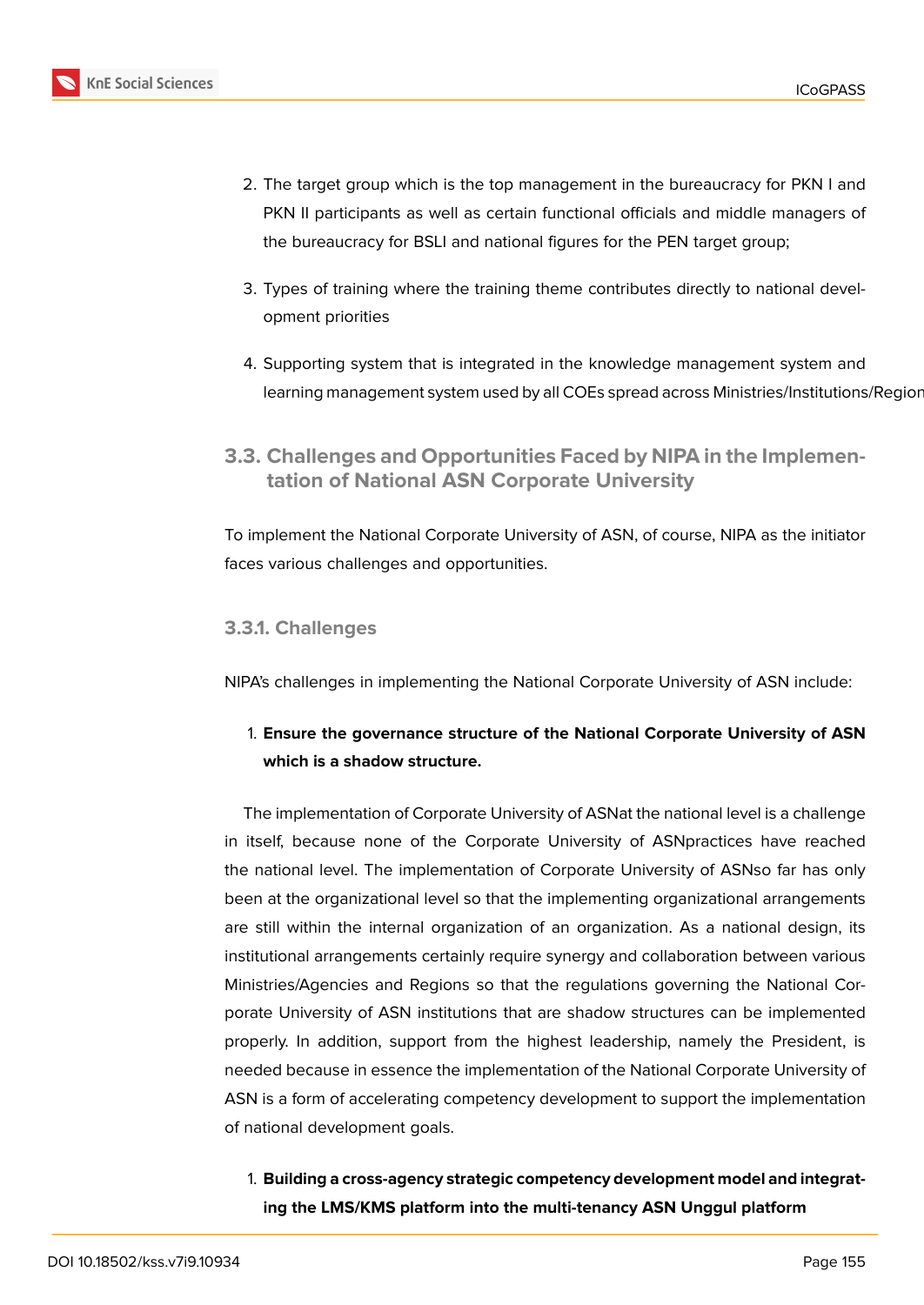

In supporting national development goals, of course, the required competencies will be more diverse, so there is a need for a competency development program that is crossagency. Agencies that have certain NIPA advantages will become Centers of Excellence. Why is it necessary to develop cross-agency strategic competencies? Because in the National Corporate University of ASN, one of them is the fulfillment of competency needs for problem solving based on the need for handling certain strategic issues that involve cross-agency both as organizers and participants.

Not only the development of cross-agency strategic competencies, the implementation of the National Corporate University of ASN also seeks to integrate the learning platforms owned by each government agency. This is important, because as an institution that has certain advantages of NIPA, it must be able to share certain learning materials that will later be accessible to all ASN in Indonesia. This integration is also an effort to equalize access to a learning material in order to support the equitable distribution of competencies throughout Indonesia. ASN Superior Multi-Tenancy is expected to be able to orchestrate LMS/KMS in every government agency, so as not to delete existing LMS/KMS in that agency.

#### 1. **A very rigid budget planning system**

Budget problems are a challenge in the implementation of the National Corporate University of ASN, especially for the implementation of cross-agency competency development. Competency development budget planning may change in the middle of the implementation process because an urgent competency need arises at that time. So that special arrangements are needed for the budgeting system at the National Corporate University of ASN which is not as rigid as it is now but is still within the corridor of correct budget use.

#### **3.3.2. Opportunities**

In addition to the challenges, a number of opportunities that support NIPA in the implementation of the National Corporate University of ASN are:

#### 1. **Support from various Ministries/Agencies/Regions**

The National Corporate University of ASN in its governance structure involves various elements from Ministries/Agencies/Regions outside the NIPA agency. Some of these Ministries/Agencies/Regions are included in the steering team structure and some are involved as COE. The Ministries/Agencies appointed as the steering team include the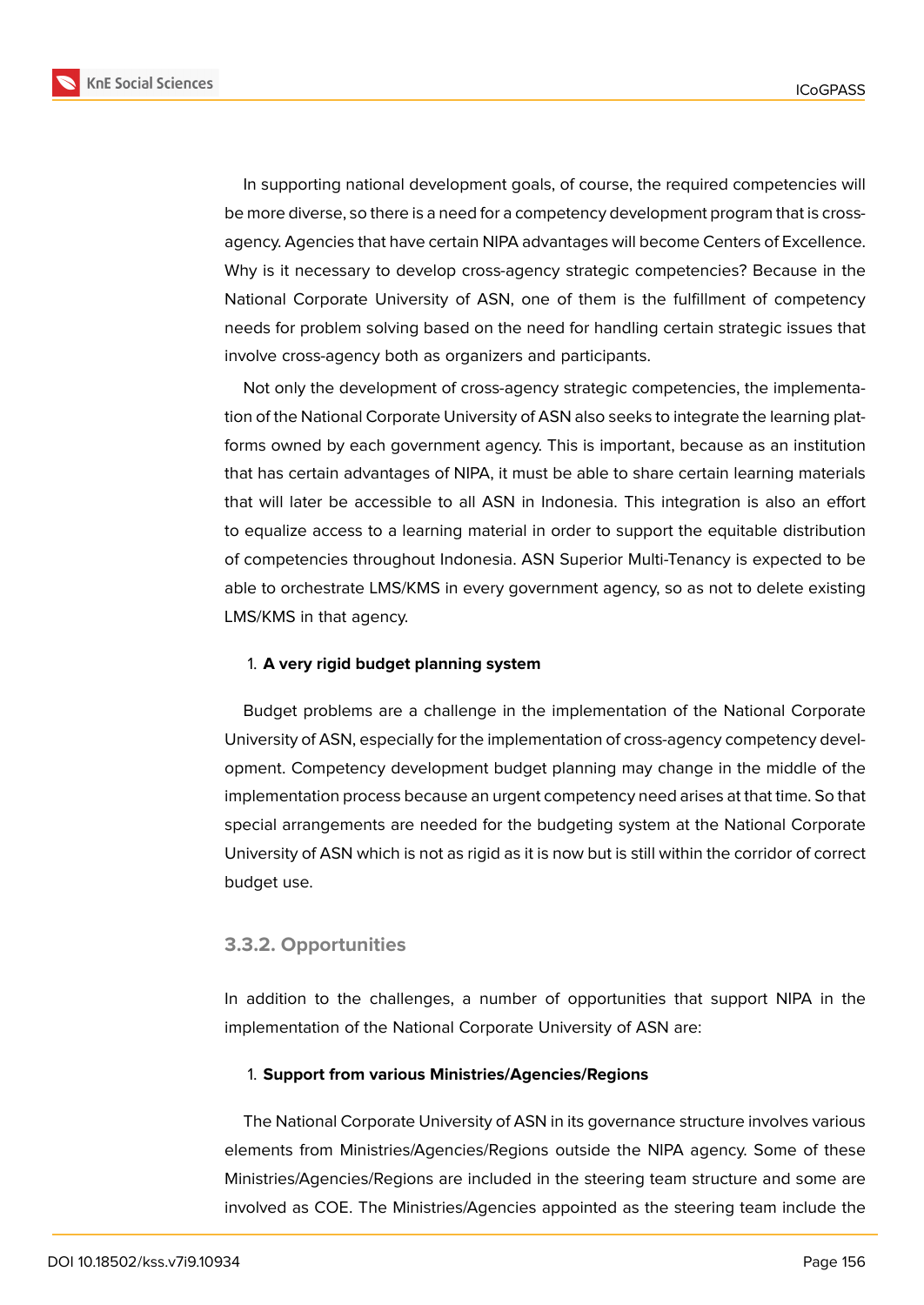

Ministry of Administrative Reform & Bureaucratic Reform, Ministry of National Develop-

ment Planning/BAPPENAS, Ministry of Finance, Ministry of Home Affairs, BKN and the State Civil Apparatus Commission. Meanwhile, other Ministries/Agencies/Regions will be asked to become COEs according to the competency development theme determined in the year concerned. All elements involved in the structure of this steering team have responded positively to NIPA's plan to build a national corporate university. This was conveyed in the FGD activities carried out in this activity. Likewise with several other Ministries/Agencies/Regions who also expressed their readiness to collaborate if at any time requested by the National Corporate University of ASN as COE. The Ministries/Agencies/Regions include Indonesia's National Government Internal Auditor or also known as BPKP, Central Java Province, and East Java Province. The support from various related elements will strengthen the position of the National Corporate University of ASN.

### 1. **There are no examples of the practice of implementing the corporate university model at the national level in other countries.**

The Corporate University model at the national level that NIPA is developing is indeed the first model for developing a corporate university at the national level. Most of the literature discussing corporate universities is dominated by literature on the application of corporate universities in a private corporation/company, furthermore some literature on the application of corporate universities in state-owned enterprises and government agencies. So this National Corporate University of ASN model is the first national-level corporate university model in the world. So that NIPA has a wide open space for development. If NIPA can take advantage of this moment to seriously develop the National Corporate Universityof ASN, then it is not impossible that the National Corporate University of ASN will become a reference for other countries in developing national-level corporate universities. This can be achieved with the record that the performance of the National Corporate University of ASN can meet international standards as a corporate university and is tested by corporate university associations in the world.

#### 1. **The development of digital technology in learning**

The current era of the industrial revolution 4.0 requires all fields to carry out digital transformation. Likewise in learning, where all stages in the implementation of learning are expected to be held and documented digitally. The demands of the industrial revolution 4.0 coupled with the arrival of the Covid-19 attack have apparently encouraged the development of technology, especially in the field of learning. The change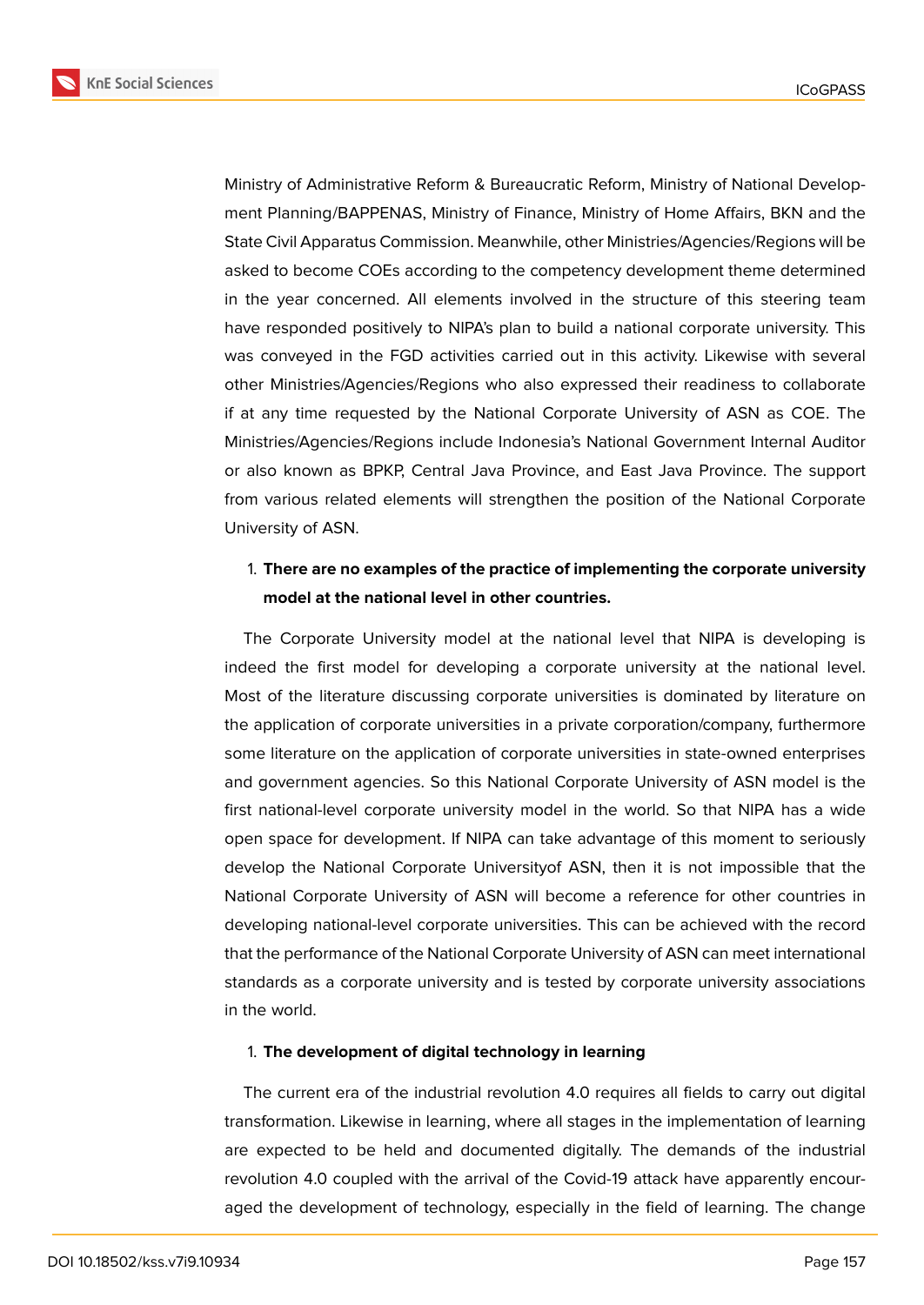

in the learning system from classical to virtual encourages competency development organizers at Ministries/Agencies/Regions to seriously develop their LMS and KMS platforms. This will certainly be a good capital and opportunity if the National Corporate University of ASN can integrate the various LMS and KMS platforms in an integrated platform that can be utilized by all ASN throughout Indonesia.

## **4. Conclusions**

### **4.1. The Urgency of National Corporate University of ASN**

There is a need for the implementation of the National Leadership Competency Development which is in line with the National Development Priorities

There is a need for Cross-Agency Technical Competency Development Implementation

There is a need to consolidate the National Level Digital Learning Platform (Learning Management System (LMS) and Knowledge Management System (KMS

Three instruments are used to orchestrate the development of strategic competencies, namely:

Special National Leadership Training Program

Development of cross-agency technical competence or BSLI

Integrated Knowledge Management System (KMS) and Learning Management System (LMS)

Challenges and Opportunities for National Corporate University of ASN Implementation

The challenges of implementing the National Corporate University of ASN are:

- 1. Ensure the governance structure of the National Corporate University of ASN which is a shadow structure.
- 2. Building a cross-agency strategic competency development model and integrating the LMS/KMS platform into the multi-tenancy ASN Unggul platform
- 3. A very rigid budget planning system

Opportunities that support the implementation of ASN Corporate

1. Support from various Ministries/Agencies/Regions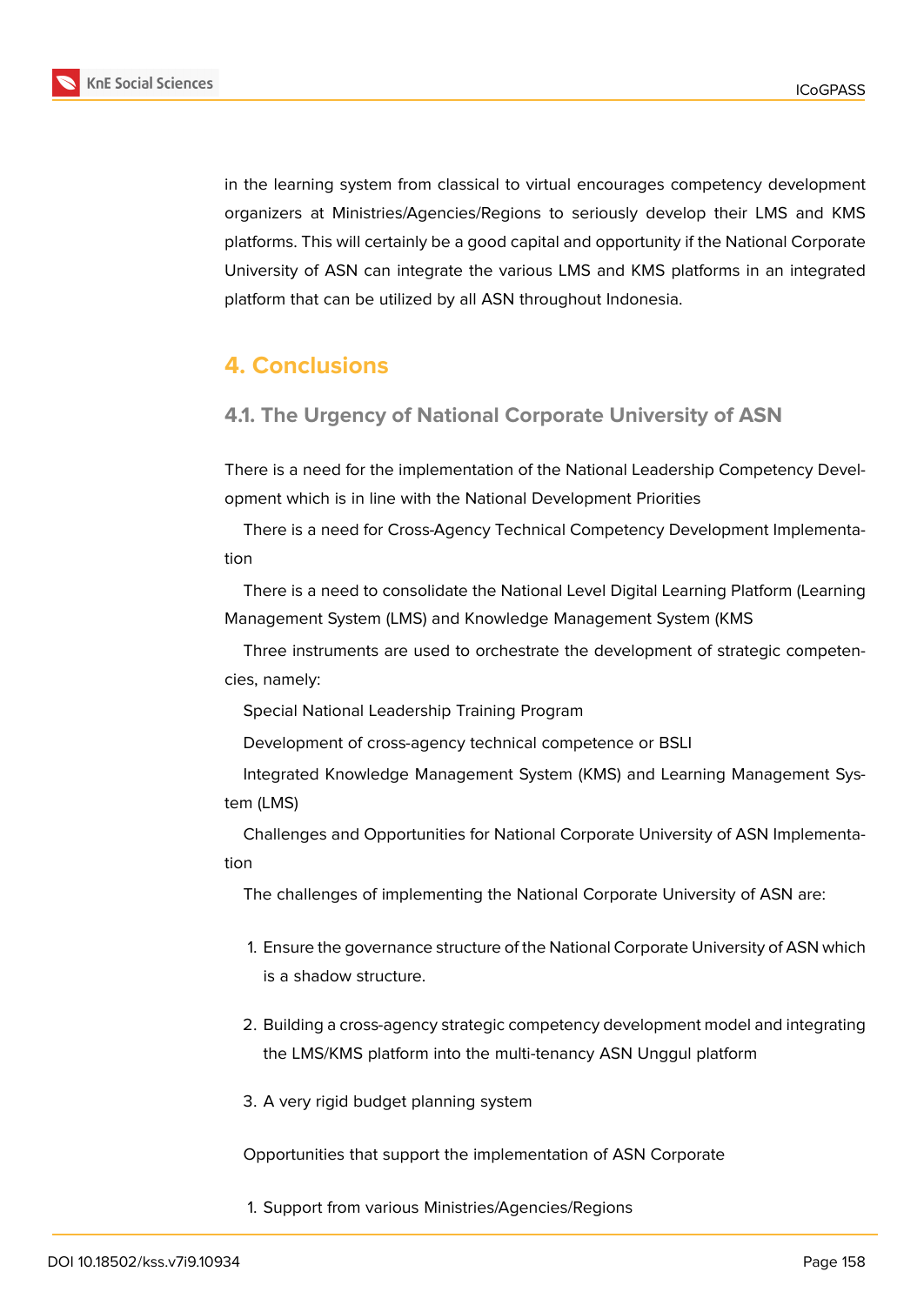- 2. There are no examples of the practice of implementing the corporate university model at the national level in other countries.
- 3. The development of digital technology in learning.

### **References**

- [1] Economy, The Global. Government Effectiveness Country Rankings (Internet). The Global Economy: 2021. Available from: https://www.theglobaleconomy.com/rankings/wb\_government\_effectiveness/
- <span id="page-16-0"></span>[2] Bennett N, Lemoine J. What VUCA Really Means For You (Internet). Cambridge, MA, United States, Harvard Business Review. 2014;92(1/2) 1 p. Available from: https://hbr.org/2014/01/what-vuca-really-means-for-you
- <span id="page-16-1"></span>[3] Purwanto EA. Kebijakan Publik Yang Agile Dan Inovatif Dalam Memenangkan Persaingan Di Era Vuca (Volatile, Uncertain, Complex And Ambiguous) (Internet), Yogyakarta: Universitas Gajah Mada; 2019. Available from: https://fisipol.ugm.ac.id/wp-content/uploads/sites/1056/2019/12/Pidato-GB-Erwan-Agus-Purwanto-23-Des-2019-Cetak.pdf
- <span id="page-16-2"></span>[4] Peter, Geoff. Handbook of Corporate University Development: Managing Strategic Learning Initiatives in Public and Private Domains. Aldershot, Hants, England: Routledge, 2005. v. 1st edISBN 9780566085833. Available from: http://lps3.search.ebscohost.com.libproxy.kdischool.ac.kr/login.aspx?direct= true&db=nlebk&AN=269739&site=ehost-live.
- [5] Allen M. The Corporate University Handbook: Designing, Managing And Growing Succes[ful Program. New York: Amacom: 2002.](http://lps3.search.ebscohost.com.libproxy.kdischool.ac.kr/login.aspx?direct=true&db=nlebk&AN=269739&site=ehost-live.)
- <span id="page-16-3"></span>[6] [Putri AW. Indonesia's Best Practices Of Corp](http://lps3.search.ebscohost.com.libproxy.kdischool.ac.kr/login.aspx?direct=true&db=nlebk&AN=269739&site=ehost-live.)orate University, Memahami Learning Value Chain Di Perusahaan-Perusahaan Terkemuka Indonesia. Jakarta: PT Swasembada Media Bisnis: 2017.
- <span id="page-16-4"></span>[7] ASN, Pimbangkom.Tata Kelola Dan Instrumentasi ASN Corporate University. Jakarta: Pusat Inovasi Manajemen Pengembangan Kompetensi ASN, Lembaga Administrasi Negara: 2019. 1-199 p.
- <span id="page-16-5"></span>[8] Huberman, A. M., & Miles, M. B. (Eds.). The qualitative researcher's companion (Internert), SAGE Publications, Inc.: 2002. Available from https://dx.doi.org/10.4135/9781412986274(2002).
- <span id="page-16-6"></span>[9] Negara, Sekretariat. ASN LAW Number 5 of 2014 regarding State Civil Apparatus, Jakarta: 2014.